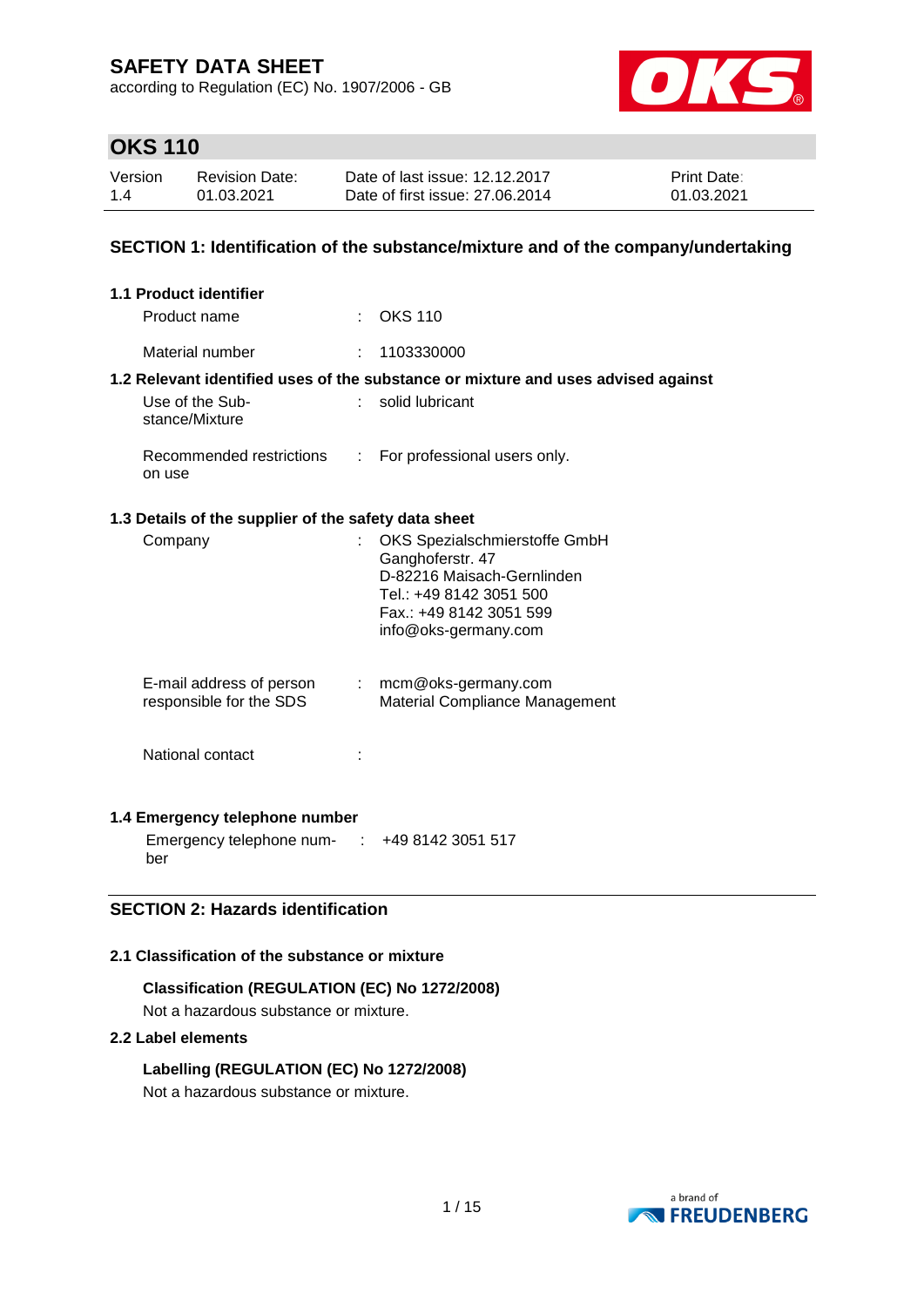according to Regulation (EC) No. 1907/2006 - GB



# **OKS 110**

| Version | <b>Revision Date:</b> | Date of last issue: 12.12.2017  | <b>Print Date:</b> |
|---------|-----------------------|---------------------------------|--------------------|
| 1.4     | 01.03.2021            | Date of first issue: 27,06,2014 | 01.03.2021         |

### **2.3 Other hazards**

This substance/mixture contains no components considered to be either persistent, bioaccumulative and toxic (PBT), or very persistent and very bioaccumulative (vPvB) at levels of 0.1% or higher.

### **SECTION 3: Composition/information on ingredients**

### **3.1 Substances**

Chemical nature : Molybdenum disulfide

### **Components**

|                                              |                            | <b>Notes</b> |                   |
|----------------------------------------------|----------------------------|--------------|-------------------|
| Index-No.                                    |                            |              |                   |
| Substances with a workplace exposure limit : |                            |              |                   |
| 1317-33-5                                    | Not classified             |              | $>= 90 - 5 = 100$ |
| 215-263-9                                    |                            |              |                   |
|                                              |                            |              |                   |
|                                              | <b>Registration number</b> |              |                   |

### **SECTION 4: First aid measures**

### **4.1 Description of first aid measures**

| If inhaled              | : Remove person to fresh air. If signs/symptoms continue, get<br>medical attention.<br>Keep patient warm and at rest.<br>If breathing is irregular or stopped, administer artificial respira-<br>tion. |
|-------------------------|--------------------------------------------------------------------------------------------------------------------------------------------------------------------------------------------------------|
| In case of skin contact | : Remove contaminated clothing. If irritation develops, get med-<br>ical attention.<br>In case of contact, immediately flush skin with plenty of water.                                                |
| In case of eye contact  | : Rinse immediately with plenty of water, also under the eyelids,<br>for at least 10 minutes.<br>If eye irritation persists, consult a specialist.                                                     |
| If swallowed            | $\therefore$ Move the victim to fresh air.<br>Do not induce vomiting without medical advice.<br>Rinse mouth with water.                                                                                |

### **4.2 Most important symptoms and effects, both acute and delayed**

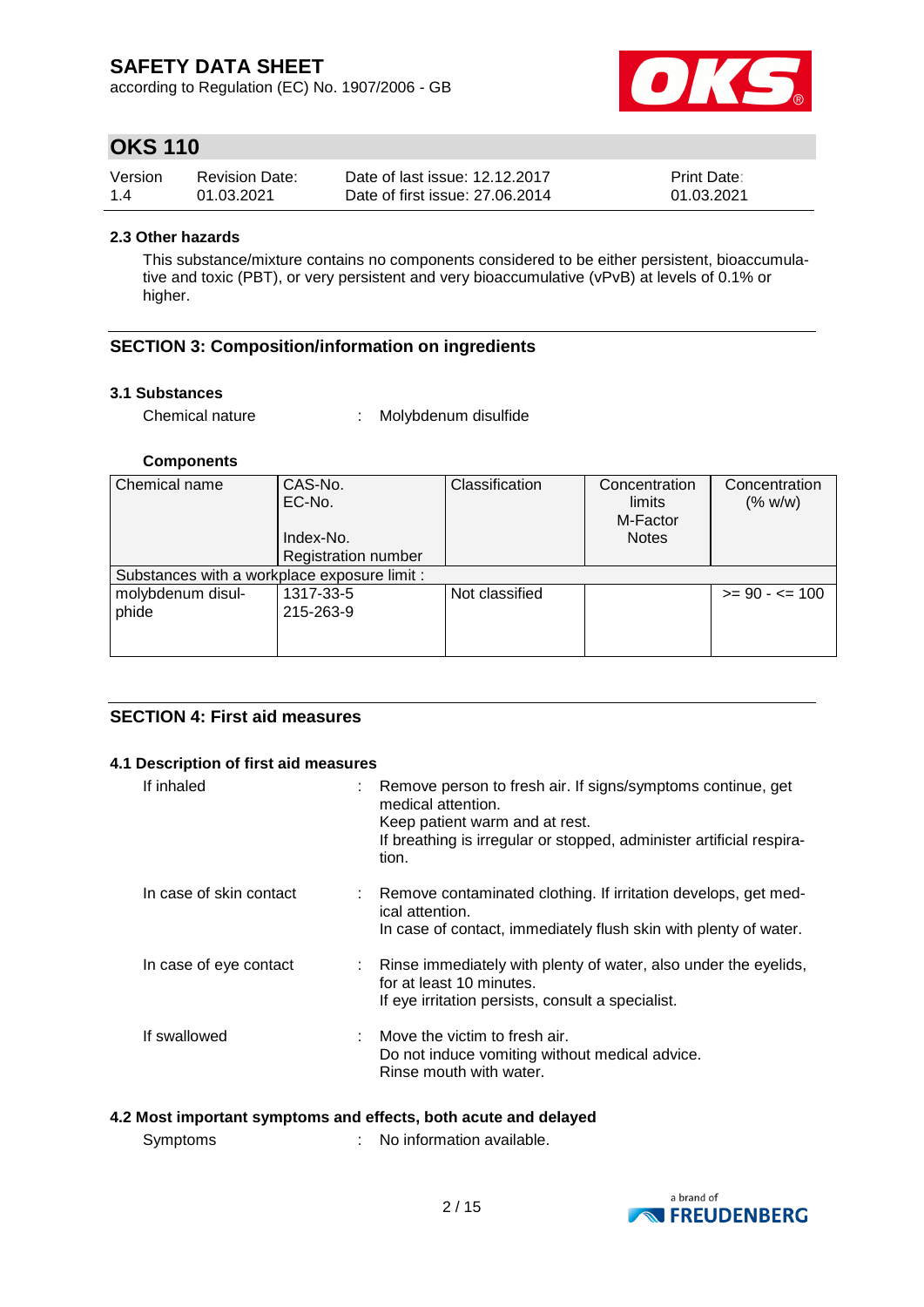according to Regulation (EC) No. 1907/2006 - GB



# **OKS 110**

| Version      | <b>Revision Date:</b> | Date of last issue: 12.12.2017  | <b>Print Date:</b> |
|--------------|-----------------------|---------------------------------|--------------------|
| 1.4          | 01.03.2021            | Date of first issue: 27.06.2014 | 01.03.2021         |
| <b>Risks</b> |                       | None known.                     |                    |

## **4.3 Indication of any immediate medical attention and special treatment needed**

Treatment : No information available.

## **SECTION 5: Firefighting measures**

# **5.1 Extinguishing media**

|                                                           | Suitable extinguishing media : Use water spray, alcohol-resistant foam, dry chemical or car-<br>bon dioxide.                                                            |
|-----------------------------------------------------------|-------------------------------------------------------------------------------------------------------------------------------------------------------------------------|
| Unsuitable extinguishing<br>media                         | : High volume water jet                                                                                                                                                 |
| 5.2 Special hazards arising from the substance or mixture |                                                                                                                                                                         |
| Hazardous combustion prod- : Sulphur oxides<br>ucts       | Metal oxides                                                                                                                                                            |
| 5.3 Advice for firefighters                               |                                                                                                                                                                         |
| Special protective equipment :<br>for firefighters        | In the event of fire, wear self-contained breathing apparatus.<br>Use personal protective equipment. Exposure to decomposi-<br>tion products may be a hazard to health. |

| Further information | Standard procedure for chemical fires.  |
|---------------------|-----------------------------------------|
|                     | Cool containers/tanks with water spray. |

### **SECTION 6: Accidental release measures**

### **6.1 Personal precautions, protective equipment and emergency procedures**

| Refer to protective measures listed in sections 7 and 8. |
|----------------------------------------------------------|
|----------------------------------------------------------|

### **6.2 Environmental precautions**

Environmental precautions : Try to prevent the material from entering drains or water courses. Prevent further leakage or spillage. Local authorities should be advised if significant spillages cannot be contained.

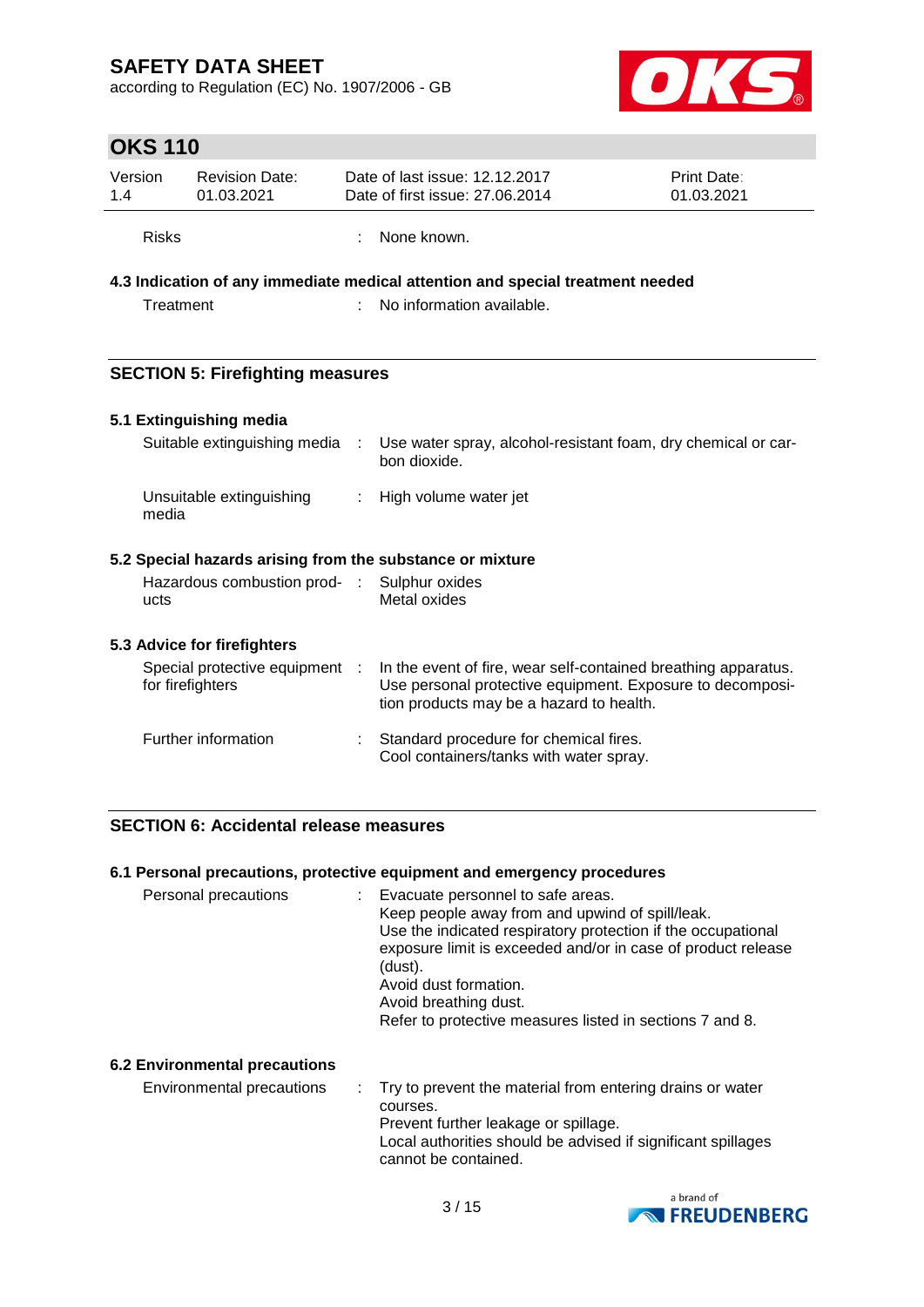according to Regulation (EC) No. 1907/2006 - GB



# **OKS 110**

| Version | Revision Date: | Date of last issue: 12.12.2017  | <b>Print Date:</b> |
|---------|----------------|---------------------------------|--------------------|
| 1.4     | 01.03.2021     | Date of first issue: 27,06,2014 | 01.03.2021         |

### **6.3 Methods and material for containment and cleaning up**

| Methods for cleaning up |  | : Clean up promptly by sweeping or vacuum.<br>Keep in suitable, closed containers for disposal.<br>Avoid dispersal of dust in the air (i.e., clearing dust surfaces<br>with compressed air). |
|-------------------------|--|----------------------------------------------------------------------------------------------------------------------------------------------------------------------------------------------|
|-------------------------|--|----------------------------------------------------------------------------------------------------------------------------------------------------------------------------------------------|

## **6.4 Reference to other sections**

For personal protection see section 8.

### **SECTION 7: Handling and storage**

### **7.1 Precautions for safe handling**

| Advice on safe handling                                                    | : Do not use in areas without adequate ventilation.<br>Do not breathe vapours/dust.<br>In case of insufficient ventilation, wear suitable respiratory<br>equipment.<br>For personal protection see section 8.<br>Smoking, eating and drinking should be prohibited in the ap-<br>plication area.<br>Wash hands and face before breaks and immediately after<br>handling the product.<br>Ensure all equipment is electrically grounded before beginning<br>transfer operations.<br>Avoid dust accumulation in enclosed space. |
|----------------------------------------------------------------------------|------------------------------------------------------------------------------------------------------------------------------------------------------------------------------------------------------------------------------------------------------------------------------------------------------------------------------------------------------------------------------------------------------------------------------------------------------------------------------------------------------------------------------|
| Advice on protection against : Avoid dust formation.<br>fire and explosion |                                                                                                                                                                                                                                                                                                                                                                                                                                                                                                                              |
| Hygiene measures                                                           | Wash face, hands and any exposed skin thoroughly after                                                                                                                                                                                                                                                                                                                                                                                                                                                                       |

### **7.2 Conditions for safe storage, including any incompatibilities**

| Requirements for storage<br>areas and containers |  | Store in original container. Keep container closed when not in<br>use. Keep in a dry, cool and well-ventilated place. Containers<br>which are opened must be carefully resealed and kept upright<br>to prevent leakage. Electrical installations / working materials<br>must comply with the technological safety standards. Store in<br>accordance with the particular national regulations. Keep in<br>properly labelled containers. |
|--------------------------------------------------|--|----------------------------------------------------------------------------------------------------------------------------------------------------------------------------------------------------------------------------------------------------------------------------------------------------------------------------------------------------------------------------------------------------------------------------------------|
|--------------------------------------------------|--|----------------------------------------------------------------------------------------------------------------------------------------------------------------------------------------------------------------------------------------------------------------------------------------------------------------------------------------------------------------------------------------------------------------------------------------|

handling.

### **7.3 Specific end use(s)**

Specific use(s) : Specific instructions for handling, not required.

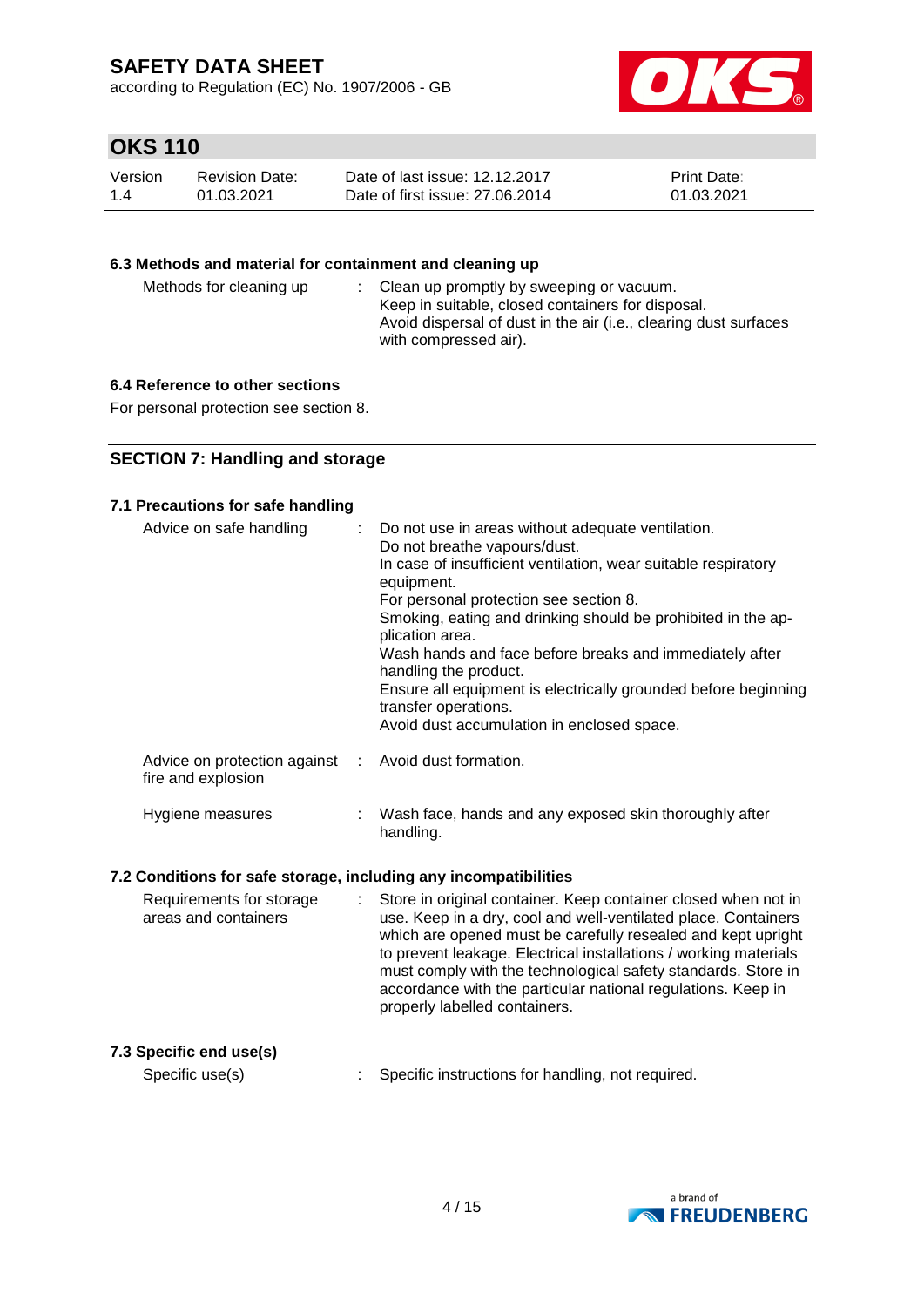according to Regulation (EC) No. 1907/2006 - GB



# **OKS 110**

| Version | Revision Date: | Date of last issue: 12.12.2017  | <b>Print Date:</b> |
|---------|----------------|---------------------------------|--------------------|
| 1.4     | 01.03.2021     | Date of first issue: 27,06,2014 | 01.03.2021         |

### **SECTION 8: Exposure controls/personal protection**

### **8.1 Control parameters**

### **Occupational Exposure Limits**

| Components     | CAS-No.   | Value type (Form | Control parameters | <b>Basis</b>       |
|----------------|-----------|------------------|--------------------|--------------------|
|                |           | of exposure)     |                    |                    |
| molybdenum di- | 1317-33-5 | TWA              | 10 mg/m $3$        | GB EH40            |
| sulphide       |           |                  | (Molybdenum)       | $(2005 - 04 - 06)$ |
|                |           | STEL             | $20 \text{ mg/m}$  | GB EH40            |
|                |           |                  | (Molybdenum)       | $(2005 - 04 - 06)$ |

### **8.2 Exposure controls**

### **Engineering measures**

Local exhaust

Ensure that dust-handling systems (such as exhaust ducts, dust collectors, vessels, and processing equipment) are designed in a manner to prevent the escape of dust into the work area (i.e., there is no leakage from the equipment).

#### **Personal protective equipment**

| Eye protection                                                        |   | Safety glasses with side-shields                                                                                                                                                                                                                                                                                                                                             |
|-----------------------------------------------------------------------|---|------------------------------------------------------------------------------------------------------------------------------------------------------------------------------------------------------------------------------------------------------------------------------------------------------------------------------------------------------------------------------|
| Hand protection<br>Material<br>Break through time<br>Protective index |   | Nitrile rubber<br>$>10$ min<br>$\therefore$ Class 1                                                                                                                                                                                                                                                                                                                          |
| <b>Remarks</b>                                                        |   | For prolonged or repeated contact use protective gloves. The<br>break through time depends amongst other things on the<br>material, the thickness and the type of glove and therefore<br>has to be measured for each case.<br>The selected protective gloves have to satisfy the specifica-<br>tions of Regulation (EU) 2016/425 and the standard EN 374<br>derived from it. |
| Respiratory protection                                                | ÷ | Use the indicated respiratory protection if the occupational<br>exposure limit is exceeded and/or in case of product release<br>(dust).                                                                                                                                                                                                                                      |
| Filter type                                                           |   | P <sub>2</sub> filter                                                                                                                                                                                                                                                                                                                                                        |
| Protective measures                                                   |   | The type of protective equipment must be selected according<br>to the concentration and amount of the dangerous substance<br>at the specific workplace.<br>Choose body protection in relation to its type, to the concen-<br>tration and amount of dangerous substances, and to the spe-<br>cific work-place.                                                                |

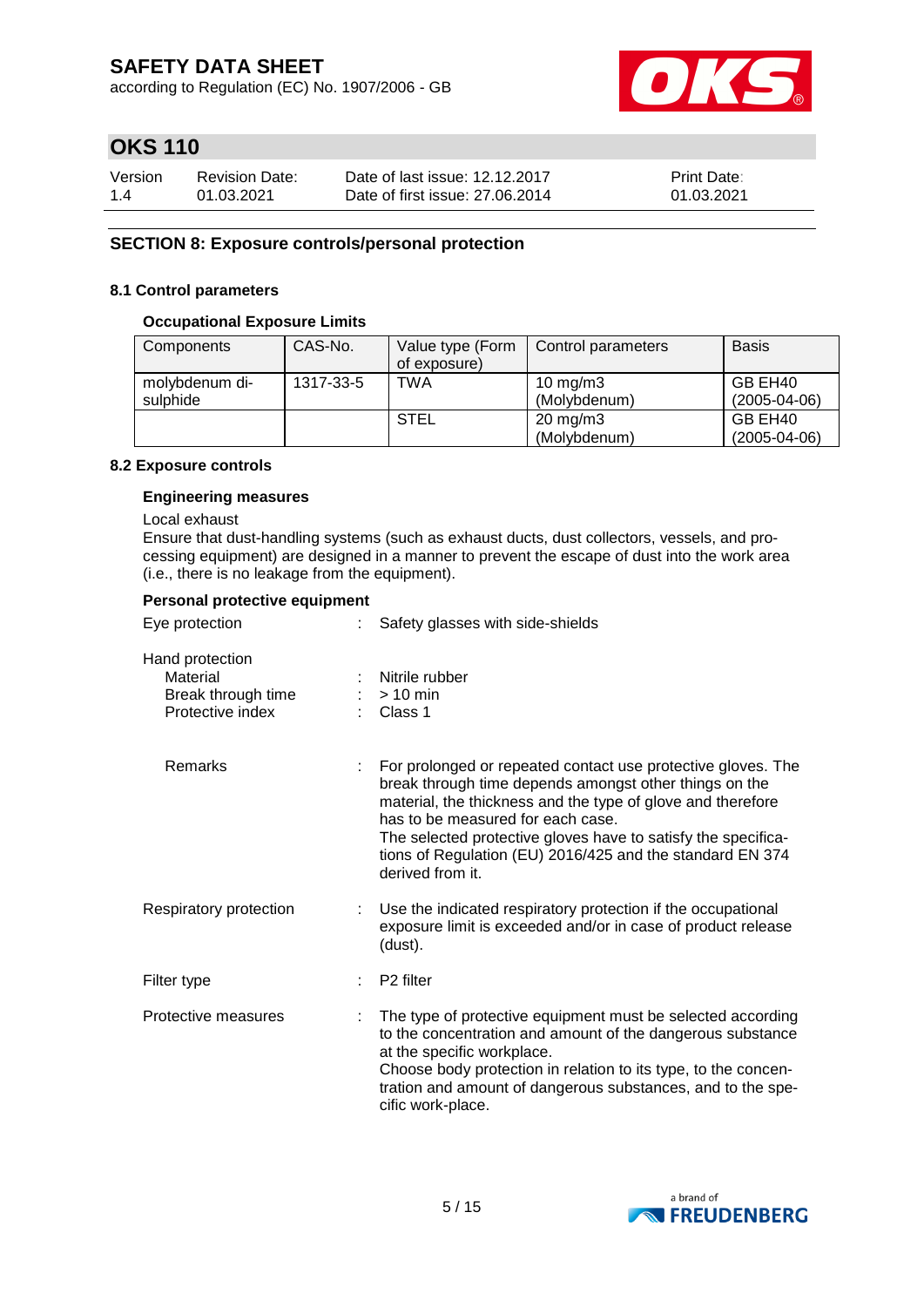according to Regulation (EC) No. 1907/2006 - GB



# **OKS 110**

| Version | <b>Revision Date:</b> | Date of last issue: 12.12.2017  | <b>Print Date:</b> |
|---------|-----------------------|---------------------------------|--------------------|
| 1.4     | 01.03.2021            | Date of first issue: 27,06,2014 | 01.03.2021         |

## **SECTION 9: Physical and chemical properties**

### **9.1 Information on basic physical and chemical properties**

| Appearance                                            |    | powder                |
|-------------------------------------------------------|----|-----------------------|
| Colour                                                |    | grey                  |
| Odour                                                 |    | odourless             |
| <b>Odour Threshold</b>                                | ÷  | No data available     |
|                                                       |    |                       |
| рH                                                    | t  | Not applicable        |
| Melting point/range                                   | t  | 1,185 °C              |
| Boiling point/boiling range                           |    | No data available     |
| Flash point                                           | t  | Not applicable        |
| Evaporation rate                                      | ÷  | No data available     |
| Flammability (solid, gas)                             | ÷  | Will not burn         |
| Upper explosion limit / Upper :<br>flammability limit |    | No data available     |
| Lower explosion limit / Lower :<br>flammability limit |    | 250,000 mg/m3         |
| Vapour pressure                                       | ÷  | < 0.001 hPa (20 °C)   |
| Relative vapour density                               | t. | No data available     |
| Density                                               |    | 4.80 g/cm3<br>(20 °C) |
| <b>Bulk density</b>                                   |    | 400 - 1,400 kg/m3     |
| Solubility(ies)<br>Water solubility                   | t. | insoluble             |
| Solubility in other solvents :                        |    | No data available     |
| Partition coefficient: n-<br>octanol/water            |    | No data available     |
| Auto-ignition temperature                             | ÷  | 520 °C                |
| Decomposition temperature                             |    | No data available     |

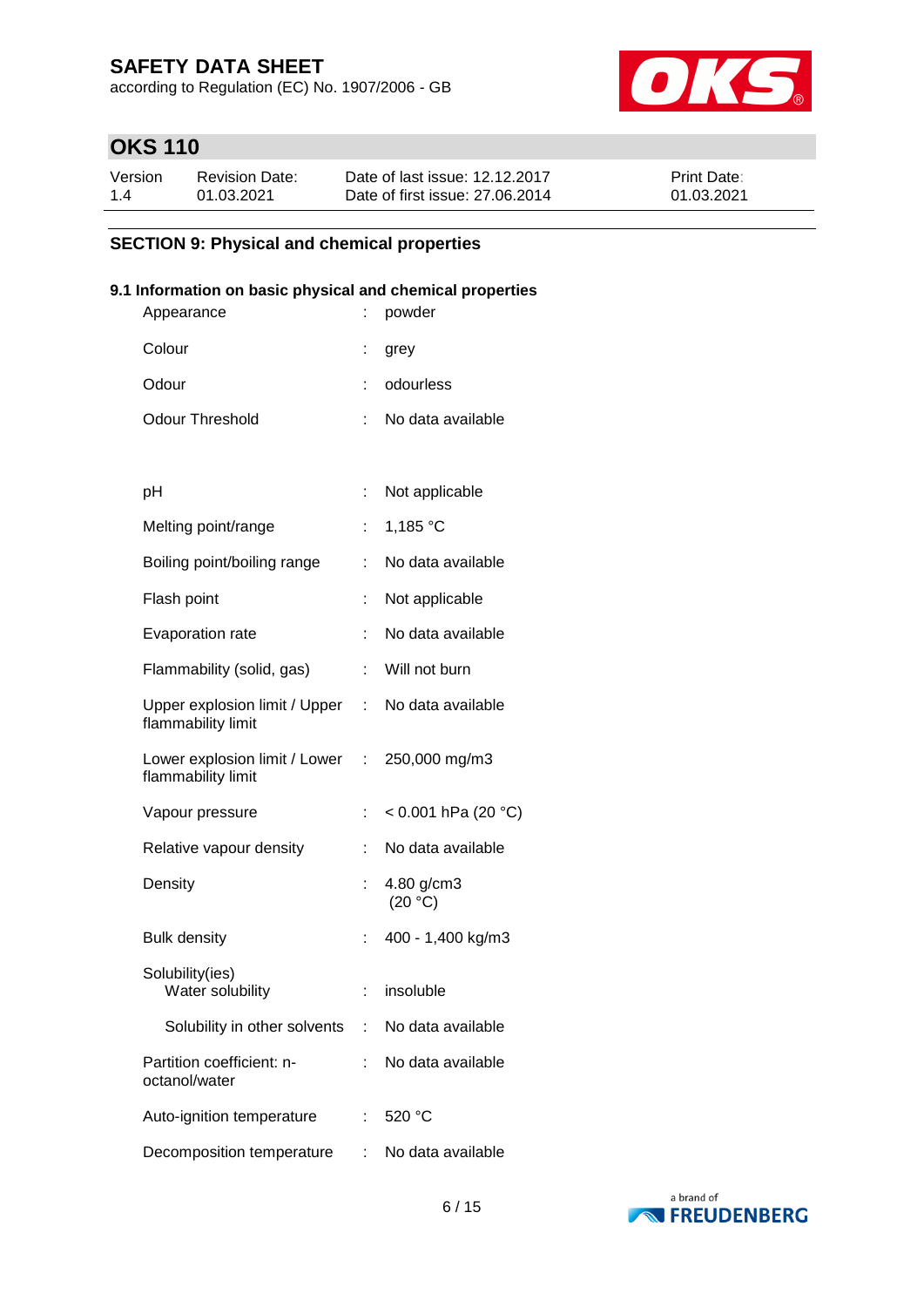according to Regulation (EC) No. 1907/2006 - GB



# **OKS 110**

| Version<br>1.4 | <b>Revision Date:</b><br>01.03.2021                 |        | Date of last issue: 12.12.2017<br>Date of first issue: 27,06,2014 | <b>Print Date:</b><br>01.03.2021 |
|----------------|-----------------------------------------------------|--------|-------------------------------------------------------------------|----------------------------------|
|                | Viscosity<br>Viscosity, dynamic                     | ÷      | No data available                                                 |                                  |
|                | Viscosity, kinematic<br><b>Explosive properties</b> | ÷<br>÷ | No data available<br>Not explosive                                |                                  |
|                | Oxidizing properties                                | ÷      | No data available                                                 |                                  |
|                | 9.2 Other information<br>Sublimation point          | ÷      | No data available                                                 |                                  |
|                | Self-ignition                                       | ÷      | No data available                                                 |                                  |

## **SECTION 10: Stability and reactivity**

# **10.1 Reactivity** No hazards to be specially mentioned. **10.2 Chemical stability** Stable under normal conditions. **10.3 Possibility of hazardous reactions** Hazardous reactions : Dust can form an explosive mixture in air. **10.4 Conditions to avoid** Conditions to avoid : No conditions to be specially mentioned. **10.5 Incompatible materials** Materials to avoid : No materials to be especially mentioned. **10.6 Hazardous decomposition products** No decomposition if stored and applied as directed.

## **SECTION 11: Toxicological information**

### **11.1 Information on toxicological effects**

### **Acute toxicity**

| <b>Product:</b>           |                                                                                                                                                   |
|---------------------------|---------------------------------------------------------------------------------------------------------------------------------------------------|
| Acute oral toxicity       | Remarks: This information is not available.                                                                                                       |
| Acute inhalation toxicity | Symptoms: Inhalation may provoke the following symptoms:<br>Respiratory disorder, Dust may cause sore throat and pains in<br>the lungs and chest. |

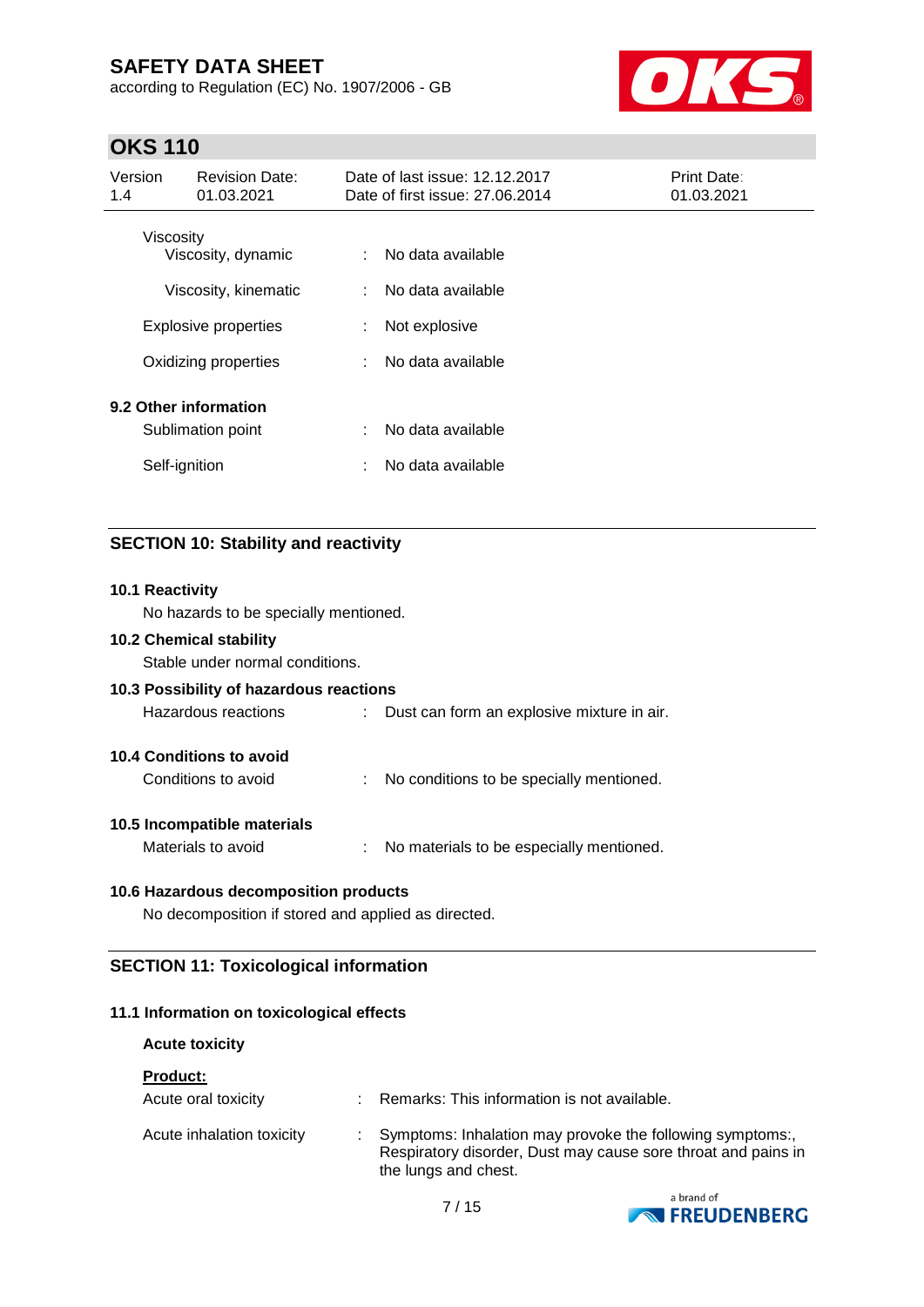according to Regulation (EC) No. 1907/2006 - GB



# **OKS 110**

| Version<br>1.4                    | <b>Revision Date:</b><br>01.03.2021 |    | Date of last issue: 12.12.2017<br>Date of first issue: 27.06.2014          | Print Date:<br>01.03.2021 |
|-----------------------------------|-------------------------------------|----|----------------------------------------------------------------------------|---------------------------|
|                                   | Acute dermal toxicity               |    | : Remarks: This information is not available.                              |                           |
|                                   | Components:                         |    |                                                                            |                           |
|                                   | molybdenum disulphide:              |    |                                                                            |                           |
|                                   | Acute oral toxicity                 |    | : LD50 (Rat): $> 5,000$ mg/kg                                              |                           |
|                                   | Acute dermal toxicity               |    | : LD50 (Rat): $> 16,000$ mg/kg                                             |                           |
|                                   | <b>Skin corrosion/irritation</b>    |    |                                                                            |                           |
| Product:<br><b>Remarks</b>        |                                     | t. | This information is not available.                                         |                           |
|                                   | <b>Components:</b>                  |    |                                                                            |                           |
|                                   | molybdenum disulphide:              |    |                                                                            |                           |
| Result                            | Assessment                          |    | No skin irritation<br>No skin irritation                                   |                           |
| Serious eye damage/eye irritation |                                     |    |                                                                            |                           |
| Product:<br>Remarks               |                                     |    | Contact with eyes may cause irritation.                                    |                           |
|                                   | Components:                         |    |                                                                            |                           |
|                                   | molybdenum disulphide:              |    |                                                                            |                           |
| Result                            | Assessment                          |    | No eye irritation<br>No eye irritation                                     |                           |
|                                   | Respiratory or skin sensitisation   |    |                                                                            |                           |
| Product:<br>Remarks               |                                     |    | This information is not available.                                         |                           |
|                                   | Components:                         |    |                                                                            |                           |
|                                   | molybdenum disulphide:              |    |                                                                            |                           |
| Result                            | Assessment                          |    | Does not cause skin sensitisation.<br>: Does not cause skin sensitisation. |                           |
|                                   | Germ cell mutagenicity              |    |                                                                            |                           |
| Product:                          | Genotoxicity in vitro               |    | : Remarks: No data available                                               |                           |
|                                   |                                     |    |                                                                            |                           |

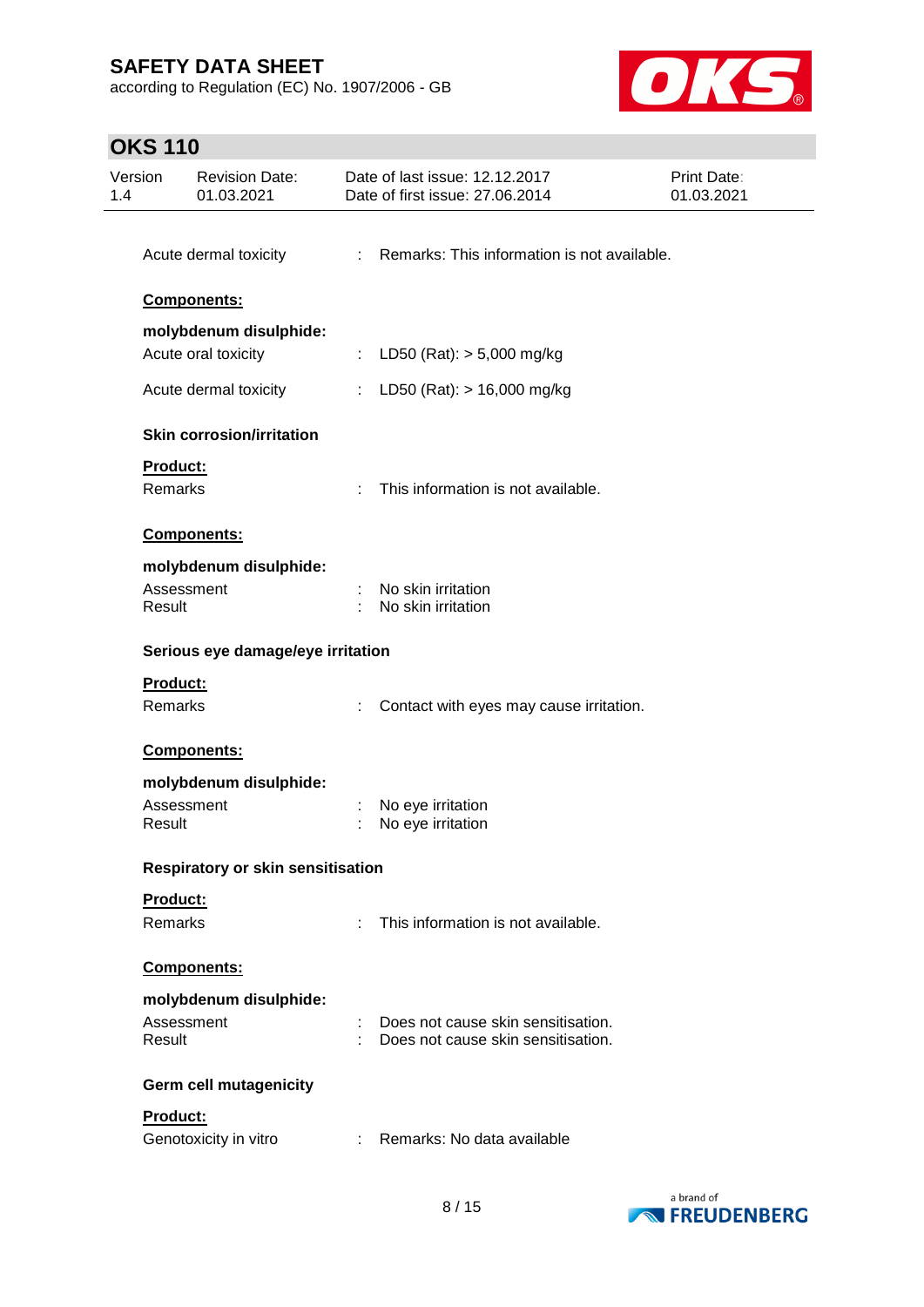according to Regulation (EC) No. 1907/2006 - GB



# **OKS 110**

| Version<br>1.4 |                     | <b>Revision Date:</b><br>01.03.2021  | Date of last issue: 12.12.2017<br>Date of first issue: 27.06.2014                                   | <b>Print Date:</b><br>01.03.2021 |
|----------------|---------------------|--------------------------------------|-----------------------------------------------------------------------------------------------------|----------------------------------|
|                |                     | Genotoxicity in vivo                 | : Remarks: No data available                                                                        |                                  |
|                |                     | Components:                          |                                                                                                     |                                  |
|                | sessment            | molybdenum disulphide:               | Germ cell mutagenicity- As- : Animal testing did not show any mutagenic effects.                    |                                  |
|                |                     | Carcinogenicity                      |                                                                                                     |                                  |
|                | Product:<br>Remarks |                                      | No data available                                                                                   |                                  |
|                |                     | Components:                          |                                                                                                     |                                  |
|                | ment                | molybdenum disulphide:               | Carcinogenicity - Assess- : No evidence of carcinogenicity in animal studies.                       |                                  |
|                |                     | <b>Reproductive toxicity</b>         |                                                                                                     |                                  |
|                | <b>Product:</b>     | Effects on fertility                 | Remarks: No data available                                                                          |                                  |
|                | ment                | Effects on foetal develop-           | : Remarks: No data available                                                                        |                                  |
|                |                     | <b>STOT - single exposure</b>        |                                                                                                     |                                  |
|                |                     | <b>Components:</b>                   |                                                                                                     |                                  |
|                |                     | molybdenum disulphide:<br>Assessment | The substance or mixture is not classified as specific target<br>organ toxicant, single exposure.   |                                  |
|                |                     | <b>STOT - repeated exposure</b>      |                                                                                                     |                                  |
|                | Components:         |                                      |                                                                                                     |                                  |
|                |                     | molybdenum disulphide:<br>Assessment | The substance or mixture is not classified as specific target<br>organ toxicant, repeated exposure. |                                  |
|                |                     | <b>Repeated dose toxicity</b>        |                                                                                                     |                                  |
|                | Product:<br>Remarks |                                      | This information is not available.                                                                  |                                  |

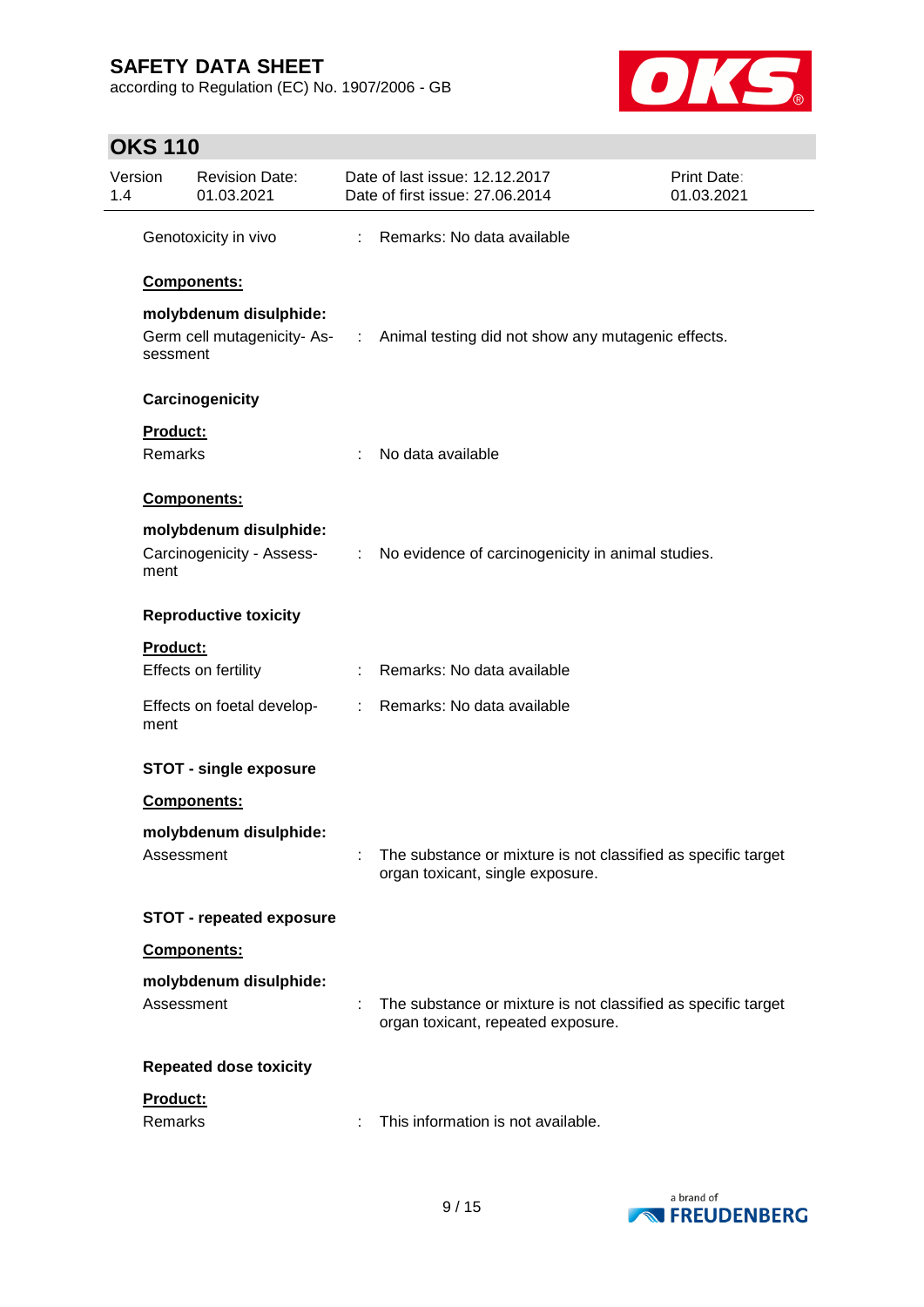according to Regulation (EC) No. 1907/2006 - GB



# **OKS 110**

| Version<br>1.4 |                 | <b>Revision Date:</b><br>01.03.2021 |   | Date of last issue: 12.12.2017<br>Date of first issue: 27.06.2014                               | <b>Print Date:</b><br>01.03.2021 |
|----------------|-----------------|-------------------------------------|---|-------------------------------------------------------------------------------------------------|----------------------------------|
|                |                 | <b>Aspiration toxicity</b>          |   |                                                                                                 |                                  |
|                | <b>Product:</b> | This information is not available.  |   |                                                                                                 |                                  |
|                |                 | <b>Further information</b>          |   |                                                                                                 |                                  |
|                | <b>Product:</b> |                                     |   |                                                                                                 |                                  |
|                | <b>Remarks</b>  |                                     |   | Prolonged or repeated inhalation may cause damage to the<br>lungs.                              |                                  |
|                |                 | <b>Components:</b>                  |   |                                                                                                 |                                  |
|                |                 | molybdenum disulphide:              |   |                                                                                                 |                                  |
|                | <b>Remarks</b>  |                                     | ÷ | Information given is based on data on the components and<br>the toxicology of similar products. |                                  |

# **SECTION 12: Ecological information**

### **12.1 Toxicity**

| Product:                                                                            |    |                                                                                                    |
|-------------------------------------------------------------------------------------|----|----------------------------------------------------------------------------------------------------|
| Toxicity to fish                                                                    |    | : Remarks: No data available                                                                       |
| Toxicity to daphnia and other : Remarks: No data available<br>aquatic invertebrates |    |                                                                                                    |
| Toxicity to algae/aquatic<br>plants                                                 |    | : Remarks: No data available                                                                       |
| Toxicity to microorganisms                                                          |    | Remarks: No data available                                                                         |
| Components:                                                                         |    |                                                                                                    |
| molybdenum disulphide:                                                              |    |                                                                                                    |
| Toxicity to fish                                                                    | ÷. | LC50 (Pimephales promelas (fathead minnow)): $> 100$ mg/l<br>Exposure time: 96 h                   |
| Toxicity to daphnia and other :<br>aquatic invertebrates                            |    | EC50 (Daphnia magna (Water flea)): > 100 mg/l<br>Exposure time: 48 h                               |
| Toxicity to algae/aquatic<br>plants                                                 |    | $\pm$ EC50 (Pseudokirchneriella subcapitata (green algae)): $> 100$<br>mg/l<br>Exposure time: 72 h |

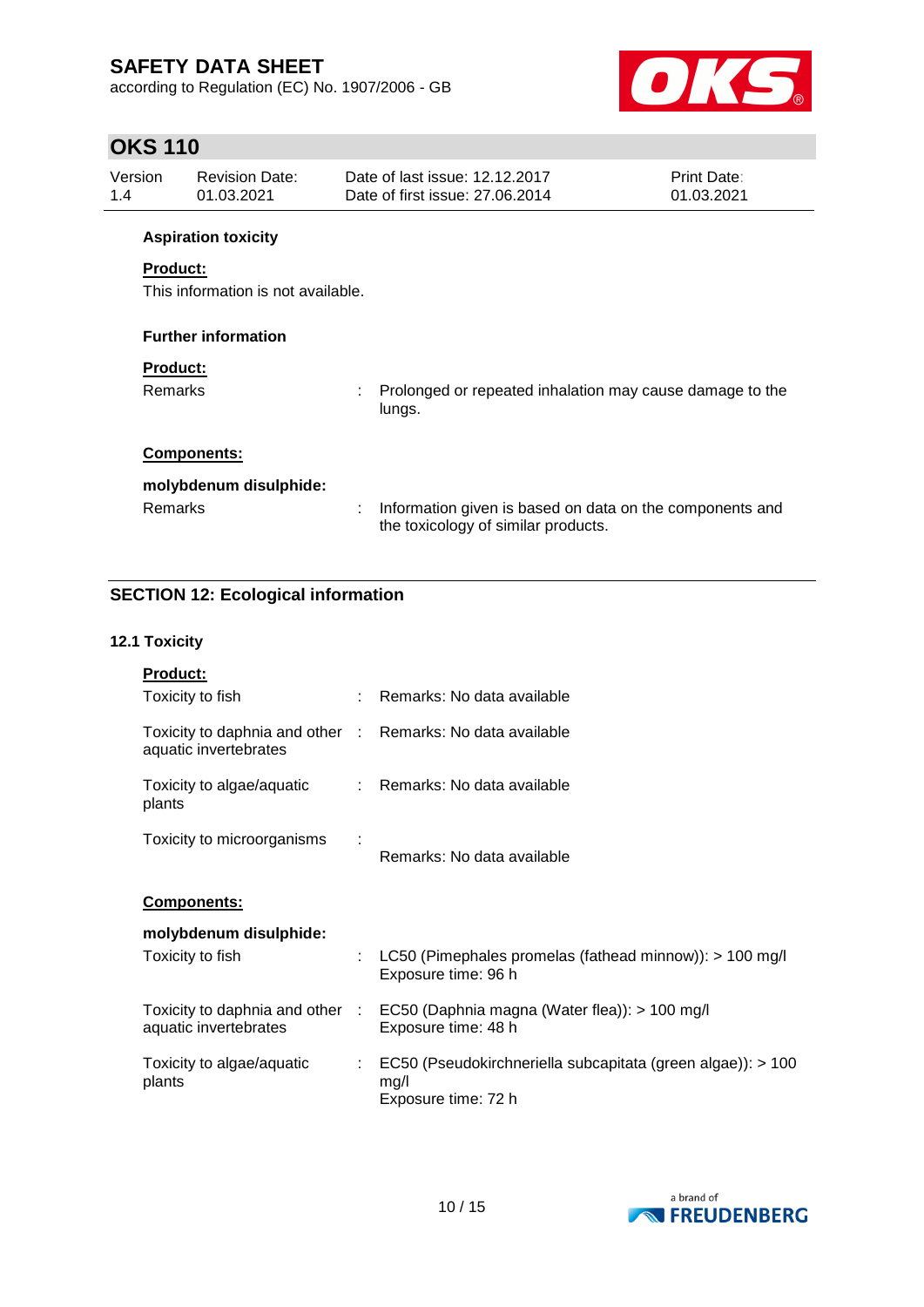according to Regulation (EC) No. 1907/2006 - GB



# **OKS 110**

| Product:<br>ity       | 12.2 Persistence and degradability<br>Biodegradability | ÷ |                                                                                                                                                                                                            |  |
|-----------------------|--------------------------------------------------------|---|------------------------------------------------------------------------------------------------------------------------------------------------------------------------------------------------------------|--|
|                       |                                                        |   |                                                                                                                                                                                                            |  |
|                       |                                                        |   |                                                                                                                                                                                                            |  |
|                       |                                                        |   | Remarks: No data available                                                                                                                                                                                 |  |
|                       |                                                        |   | Physico-chemical removabil- : Remarks: No data available                                                                                                                                                   |  |
|                       | 12.3 Bioaccumulative potential                         |   |                                                                                                                                                                                                            |  |
| <b>Product:</b>       |                                                        |   |                                                                                                                                                                                                            |  |
|                       | Bioaccumulation                                        |   | Remarks: This substance is not considered to be persistent,<br>bioaccumulating and toxic (PBT).<br>This substance is not considered to be very persistent and<br>very bioaccumulating (vPvB).              |  |
| 12.4 Mobility in soil |                                                        |   |                                                                                                                                                                                                            |  |
| <b>Product:</b>       |                                                        |   |                                                                                                                                                                                                            |  |
| Mobility              |                                                        |   | Remarks: No data available                                                                                                                                                                                 |  |
|                       | Distribution among environ-<br>mental compartments     |   | Remarks: No data available                                                                                                                                                                                 |  |
|                       | 12.5 Results of PBT and vPvB assessment                |   |                                                                                                                                                                                                            |  |
| Product:              |                                                        |   |                                                                                                                                                                                                            |  |
| Assessment            |                                                        |   | This substance/mixture contains no components considered<br>to be either persistent, bioaccumulative and toxic (PBT), or<br>very persistent and very bioaccumulative (vPvB) at levels of<br>0.1% or higher |  |
|                       | 12.6 Other adverse effects                             |   |                                                                                                                                                                                                            |  |
| Product:              |                                                        |   |                                                                                                                                                                                                            |  |
| mation                | Additional ecological infor-                           |   | : No information on ecology is available.                                                                                                                                                                  |  |
|                       |                                                        |   |                                                                                                                                                                                                            |  |
|                       | <b>SECTION 13: Disposal considerations</b>             |   |                                                                                                                                                                                                            |  |

| Product                | : The product should not be allowed to enter drains, water<br>courses or the soil.                     |
|------------------------|--------------------------------------------------------------------------------------------------------|
|                        | Waste codes should be assigned by the user based on the<br>application for which the product was used. |
| Contaminated packaging | : Packaging that is not properly emptied must be disposed of as                                        |
|                        | المصامعات                                                                                              |

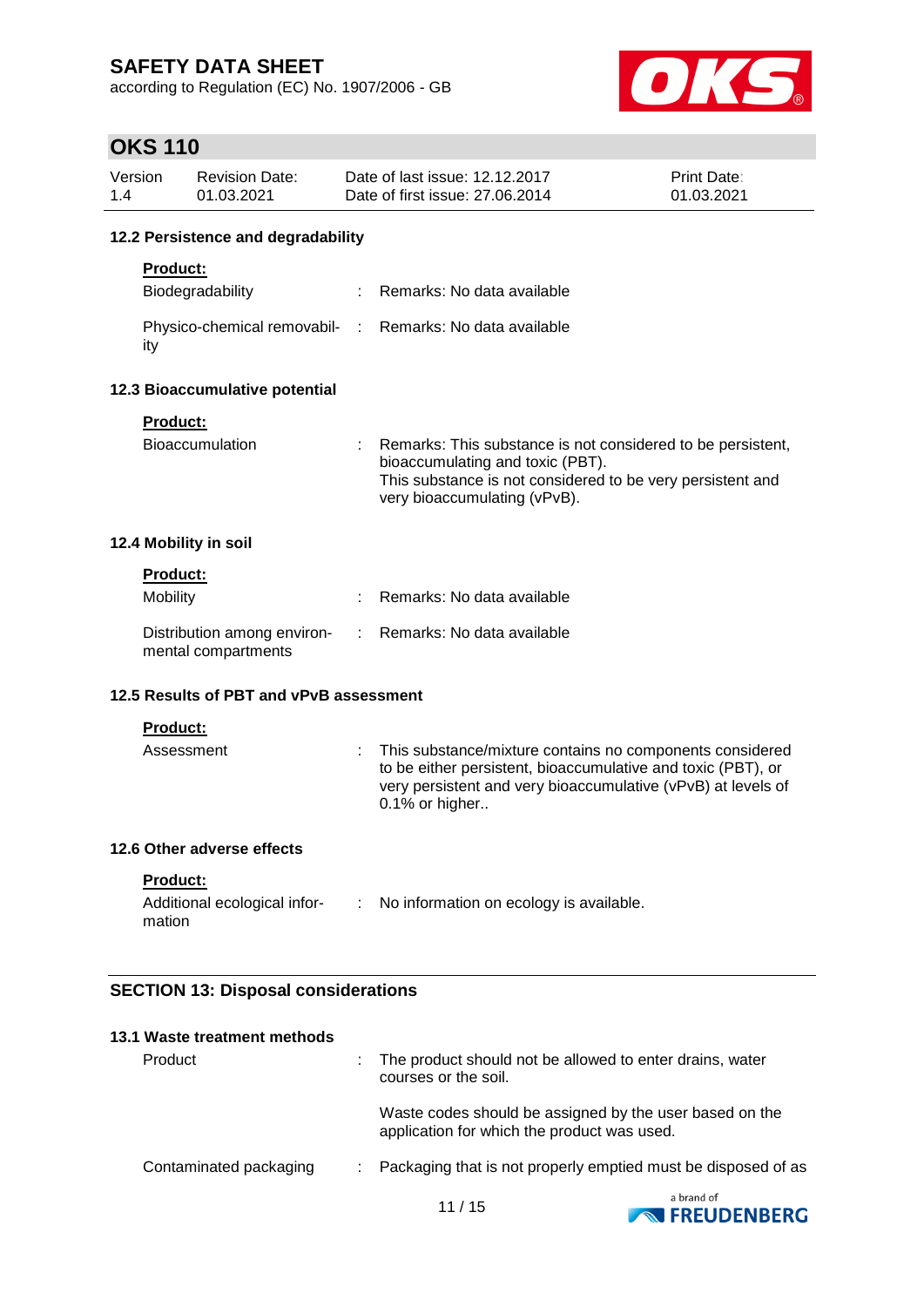according to Regulation (EC) No. 1907/2006 - GB



# **OKS 110**

| Version<br>1.4 | <b>Revision Date:</b><br>01.03.2021 | Date of last issue: 12.12.2017<br>Date of first issue: 27,06,2014                                             | <b>Print Date:</b><br>01.03.2021 |
|----------------|-------------------------------------|---------------------------------------------------------------------------------------------------------------|----------------------------------|
|                |                                     | the unused product.<br>Dispose of waste product or used containers according to<br>local regulations.         |                                  |
|                |                                     | The following Waste Codes are only suggestions:                                                               |                                  |
|                | Waste Code                          | : unused product<br>06 06 03, wastes containing sulphides other than those men-<br>tioned in 06 06 02         |                                  |
|                |                                     | uncleaned packagings<br>15 01 10, packaging containing residues of or contaminated<br>by hazardous substances |                                  |

## **SECTION 14: Transport information**

### **14.1 UN number**

| <b>ADR</b>                        | ÷ | Not regulated as a dangerous good |
|-----------------------------------|---|-----------------------------------|
| <b>RID</b>                        |   | Not regulated as a dangerous good |
| <b>IMDG</b>                       |   | Not regulated as a dangerous good |
| <b>IATA</b>                       |   | Not regulated as a dangerous good |
| 14.2 UN proper shipping name      |   |                                   |
| <b>ADR</b>                        |   | Not regulated as a dangerous good |
| <b>RID</b>                        |   | Not regulated as a dangerous good |
| <b>IMDG</b>                       |   | Not regulated as a dangerous good |
| <b>IATA</b>                       |   | Not regulated as a dangerous good |
| 14.3 Transport hazard class(es)   |   |                                   |
| <b>ADR</b>                        |   | Not regulated as a dangerous good |
| <b>RID</b>                        |   | Not regulated as a dangerous good |
| <b>IMDG</b>                       |   | Not regulated as a dangerous good |
| <b>IATA</b>                       | ÷ | Not regulated as a dangerous good |
| 14.4 Packing group                |   |                                   |
| <b>ADR</b>                        |   | Not regulated as a dangerous good |
| <b>RID</b>                        |   | Not regulated as a dangerous good |
| <b>IMDG</b>                       |   | Not regulated as a dangerous good |
| <b>IATA (Cargo)</b>               |   | Not regulated as a dangerous good |
| <b>IATA (Passenger)</b>           |   | Not regulated as a dangerous good |
| <b>14.5 Environmental hazards</b> |   |                                   |

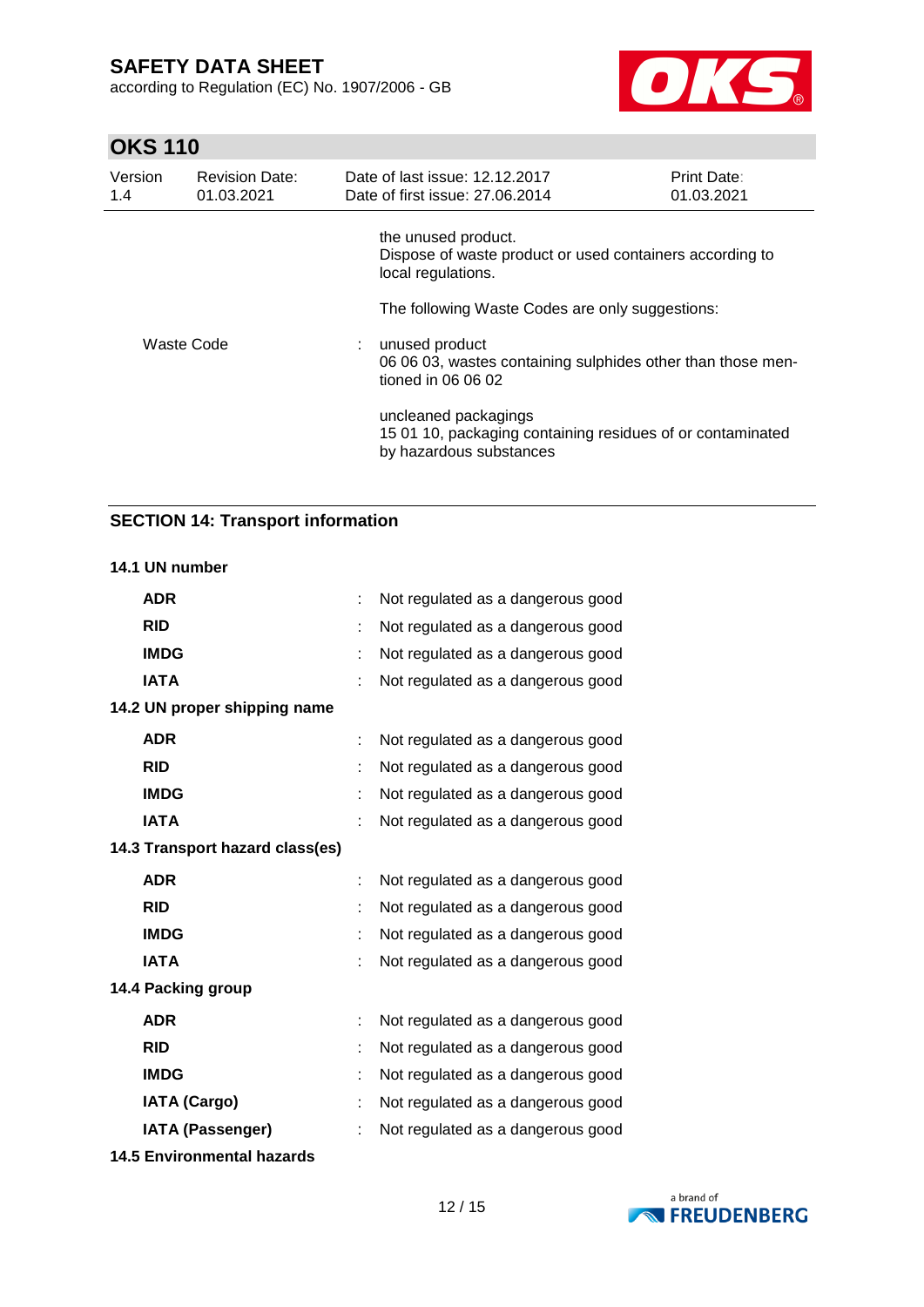according to Regulation (EC) No. 1907/2006 - GB



# **OKS 110**

| Version<br>1.4 | <b>Revision Date:</b><br>01.03.2021                 | Date of last issue: 12.12.2017<br>Date of first issue: 27,06,2014 | <b>Print Date:</b><br>01.03.2021 |
|----------------|-----------------------------------------------------|-------------------------------------------------------------------|----------------------------------|
| <b>ADR</b>     |                                                     | Not regulated as a dangerous good                                 |                                  |
| <b>RID</b>     |                                                     | Not regulated as a dangerous good                                 |                                  |
| <b>IMDG</b>    |                                                     | Not regulated as a dangerous good                                 |                                  |
|                | <b>IATA (Passenger)</b>                             | Not regulated as a dangerous good                                 |                                  |
|                | <b>IATA (Cargo)</b>                                 | Not regulated as a dangerous good                                 |                                  |
|                | 14.6 Special precautions for user<br>Not applicable |                                                                   |                                  |

**14.7 Transport in bulk according to Annex II of Marpol and the IBC Code** Remarks : Not applicable for product as supplied.

### **SECTION 15: Regulatory information**

### **15.1 Safety, health and environmental regulations/legislation specific for the substance or mixture**

| REACH - Candidate List of Substances of Very High<br>Concern for Authorisation (Article 59).                                                         | This product does not contain sub-<br>stances of very high concern (Regu-<br>lation (EC) No 1907/2006 (REACH),<br>Article 57). |  |
|------------------------------------------------------------------------------------------------------------------------------------------------------|--------------------------------------------------------------------------------------------------------------------------------|--|
| REACH - List of substances subject to authorisation<br>(Annex XIV)                                                                                   | Not applicable                                                                                                                 |  |
| Regulation (EC) No 1005/2009 on substances that de-<br>plete the ozone layer                                                                         | Not applicable<br>÷.                                                                                                           |  |
| Regulation (EU) 2019/1021 on persistent organic pollu-<br>tants (recast)                                                                             | Not applicable<br>÷.                                                                                                           |  |
| Regulation (EC) No 649/2012 of the European Parlia-<br>ment and the Council concerning the export and import<br>of dangerous chemicals               | Not applicable                                                                                                                 |  |
| REACH - Restrictions on the manufacture, placing on<br>the market and use of certain dangerous substances,<br>preparations and articles (Annex XVII) | Not applicable<br>÷.                                                                                                           |  |
| Seveso III: Directive 2012/18/EU of the European Parliament and of the Council on the control of                                                     |                                                                                                                                |  |

major-accident hazards involving dangerous substances. Not applicable

| Volatile organic compounds | Directive 2010/75/EU of 24 November 2010 on industrial  |
|----------------------------|---------------------------------------------------------|
|                            | emissions (integrated pollution prevention and control) |
|                            | Not applicable                                          |

### **15.2 Chemical safety assessment**

This information is not available.

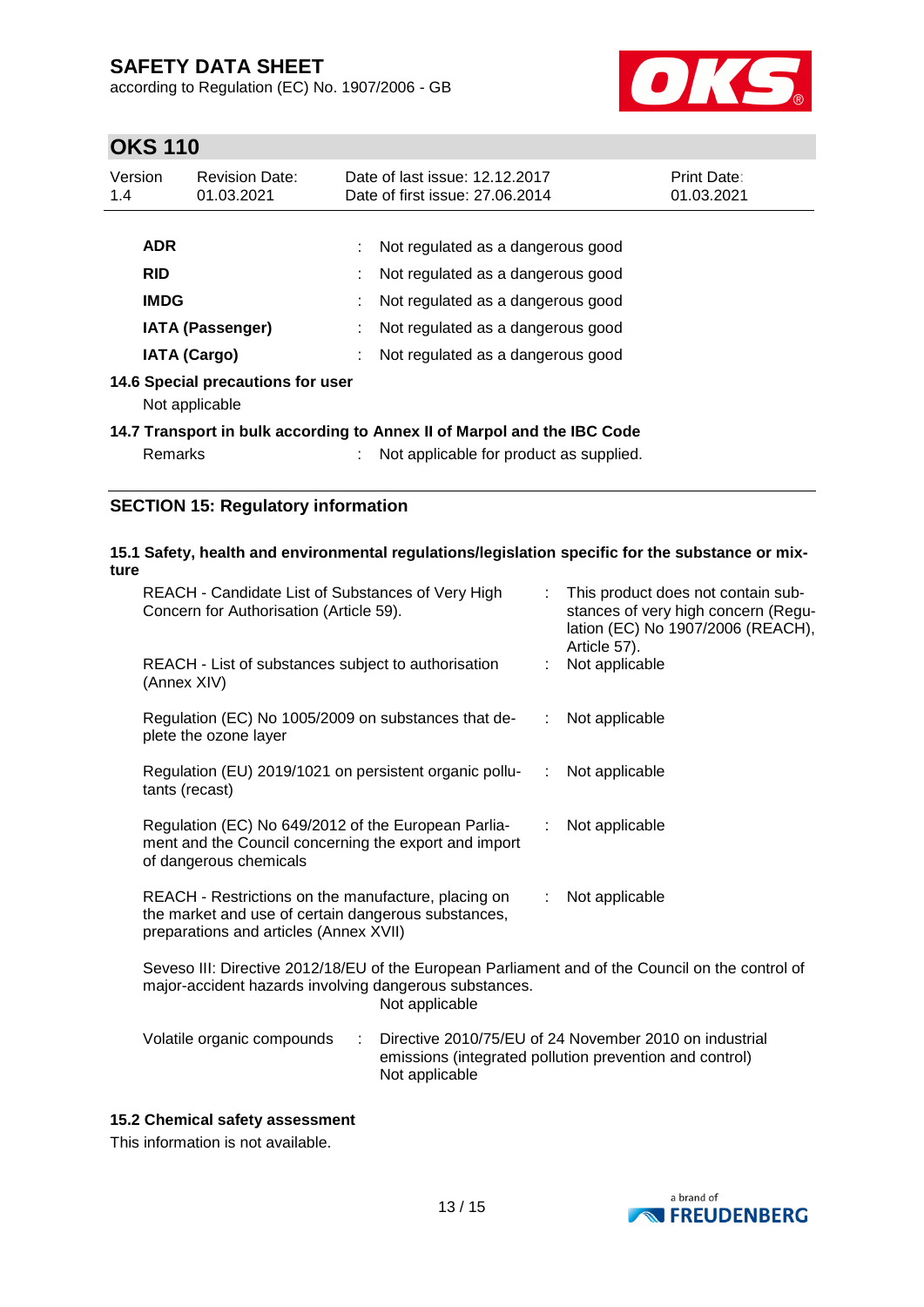according to Regulation (EC) No. 1907/2006 - GB



## **OKS 110**

| Version | <b>Revision Date:</b> | Date of last issue: 12.12.2017  | <b>Print Date:</b> |
|---------|-----------------------|---------------------------------|--------------------|
| 1.4     | 01.03.2021            | Date of first issue: 27,06,2014 | 01.03.2021         |

### **SECTION 16: Other information**

#### **Full text of other abbreviations**

| GB EH40        | : UK. EH40 WEL - Workplace Exposure Limits               |
|----------------|----------------------------------------------------------|
| GB EH40 / TWA  | : Long-term exposure limit (8-hour TWA reference period) |
| GB EH40 / STEL | : Short-term exposure limit (15-minute reference period) |

ADN - European Agreement concerning the International Carriage of Dangerous Goods by Inland Waterways; ADR - European Agreement concerning the International Carriage of Dangerous Goods by Road; AICS - Australian Inventory of Chemical Substances; ASTM - American Society for the Testing of Materials; bw - Body weight; CLP - Classification Labelling Packaging Regulation; Regulation (EC) No 1272/2008; CMR - Carcinogen, Mutagen or Reproductive Toxicant; DIN - Standard of the German Institute for Standardisation; DSL - Domestic Substances List (Canada); ECHA - European Chemicals Agency; EC-Number - European Community number; ECx - Concentration associated with x% response; ELx - Loading rate associated with x% response; EmS - Emergency Schedule; ENCS - Existing and New Chemical Substances (Japan); ErCx - Concentration associated with x% growth rate response; GHS - Globally Harmonized System; GLP - Good Laboratory Practice; IARC - International Agency for Research on Cancer; IATA - International Air Transport Association; IBC - International Code for the Construction and Equipment of Ships carrying Dangerous Chemicals in Bulk; IC50 - Half maximal inhibitory concentration; ICAO - International Civil Aviation Organization; IECSC - Inventory of Existing Chemical Substances in China; IMDG - International Maritime Dangerous Goods; IMO - International Maritime Organization; ISHL - Industrial Safety and Health Law (Japan); ISO - International Organisation for Standardization; KECI - Korea Existing Chemicals Inventory; LC50 - Lethal Concentration to 50 % of a test population; LD50 - Lethal Dose to 50% of a test population (Median Lethal Dose); MARPOL - International Convention for the Prevention of Pollution from Ships; n.o.s. - Not Otherwise Specified; NO(A)EC - No Observed (Adverse) Effect Concentration; NO(A)EL - No Observed (Adverse) Effect Level; NOELR - No Observable Effect Loading Rate; NZIoC - New Zealand Inventory of Chemicals; OECD - Organization for Economic Co-operation and Development; OPPTS - Office of Chemical Safety and Pollution Prevention; PBT - Persistent, Bioaccumulative and Toxic substance; PICCS - Philippines Inventory of Chemicals and Chemical Substances; (Q)SAR - (Quantitative) Structure Activity Relationship; REACH - Regulation (EC) No 1907/2006 of the European Parliament and of the Council concerning the Registration, Evaluation, Authorisation and Restriction of Chemicals; RID - Regulations concerning the International Carriage of Dangerous Goods by Rail; SADT - Self-Accelerating Decomposition Temperature; SDS - Safety Data Sheet; SVHC - Substance of Very High Concern; TCSI - Taiwan Chemical Substance Inventory; TRGS - Technical Rule for Hazardous Substances; TSCA - Toxic Substances Control Act (United States); UN - United Nations; vPvB - Very Persistent and Very Bioaccumulative

### **Further information**

This safety data sheet applies only to products as originally packed and labelled. The information contained therein may not be reproduced or modified without our express written permission. Any forwarding of this document is only permitted to the extent required by law. Any further, in particular public, dissemination of the safety data sheet (e.g. as a document for download from the Internet) is not permitted without our express written consent. We provide our customers with amended safety data sheets as prescribed by law. The customer is responsible for passing on safety data sheets and any amendments contained therein to its own customers, employees and other users of the product. We provide no guarantee that safety data sheets received by users